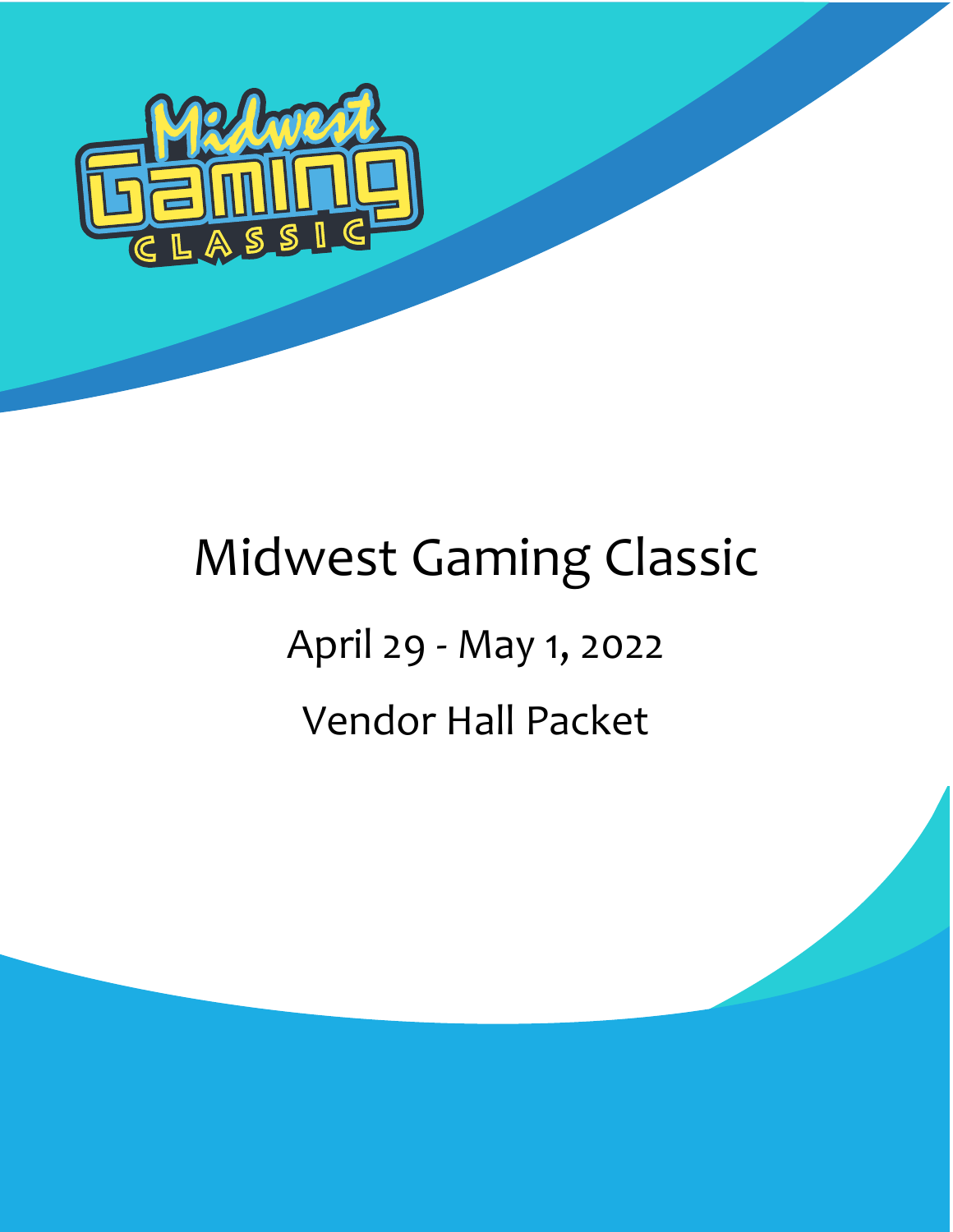## **Vendor Hall Layout**

Our Vendor Hall is divided into three regions, or zones. This allows vendors some choice in where they are located as well as the overall cost for their booth space. All areas of the Vendor Hall are well traveled.

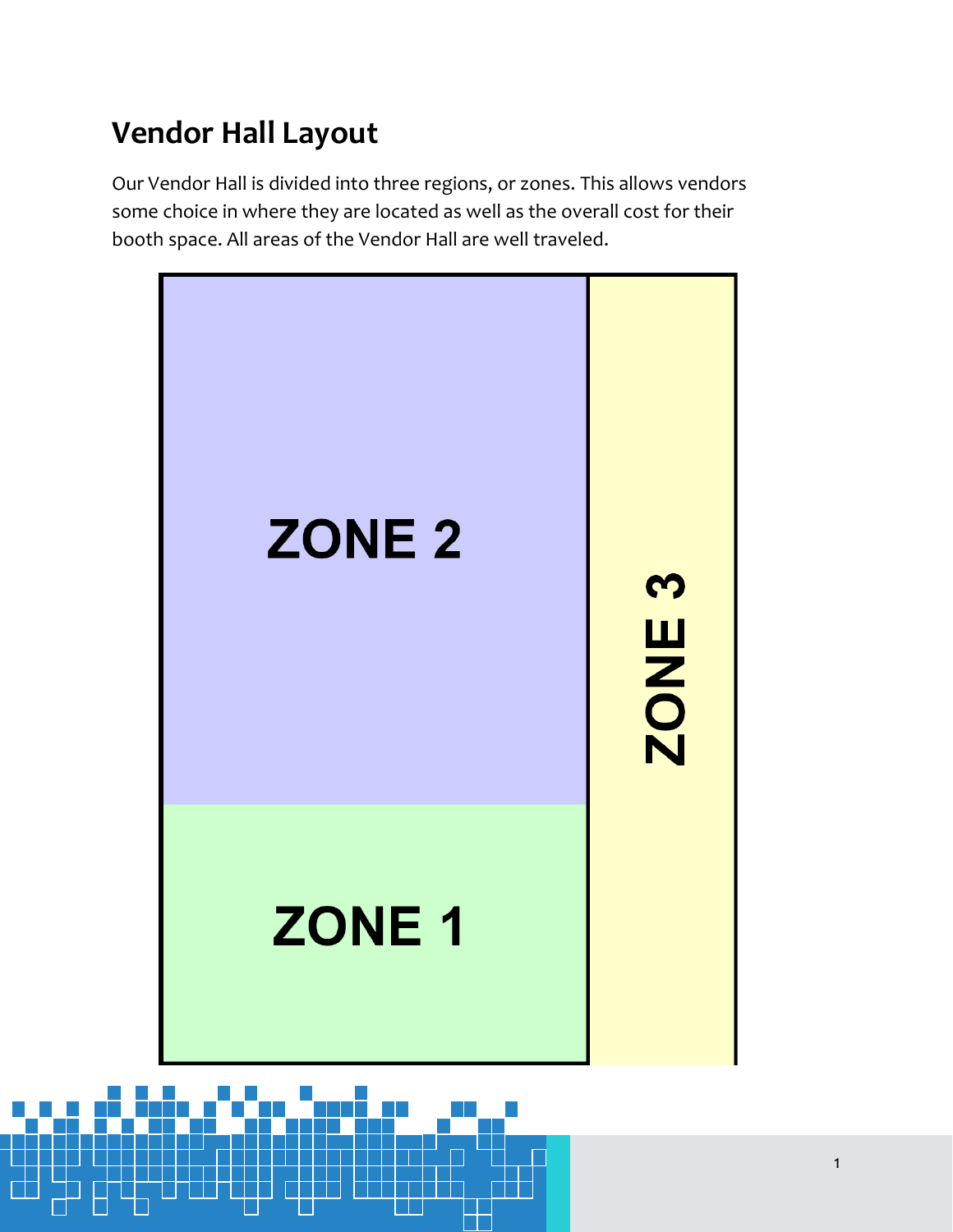### **Booth Space Options**

| Location | <b>Standard</b>       | Corner / Endcap      | $8' \times 8'$ | $10' \times 10'$ |
|----------|-----------------------|----------------------|----------------|------------------|
| Zone 1   | $$2.50 / square$ foot | \$2.75 / square foot | no             | ves              |
| Zone 2   | \$2.25/square foot    | \$2.50 / square foot | yes            | ves              |
| Zone 3   | \$2.00 / square foot  | \$2.25/square foot   | yes            | ves              |

## **Booth Amenities**

| <b>BOOTH OPTIONS &amp; SERVICES</b> |                                                            |  |  |  |
|-------------------------------------|------------------------------------------------------------|--|--|--|
| Booth Table (8ft by 30in)           | \$32.00 per table                                          |  |  |  |
| Booth Chair                         | \$3.00 per chair                                           |  |  |  |
| Additional Vendor Badge*            | \$60.00 per badge                                          |  |  |  |
| <b>Booth Power Drop</b>             | \$176.00 per run (single cord), tax included               |  |  |  |
| Wireless Internet Service           | \$158.00 per device, subject to terms and conditions       |  |  |  |
| Wired Internet Service              | \$263.00 per device, subject to terms and conditions       |  |  |  |
| <b>Marketing Promotion</b>          | \$100.00 for website description and boosted Facebook post |  |  |  |

# **Vendor Badges**

One vendor badge is provided for each booth space (8x8 or 10x10). Vendor badges allow access to the Vendor Hall for setup/teardown and count as your Admission to the event on Saturday and Sunday. Additional badges may be purchased.

# **Special Vendor Offers**

**Friday Preview Night Admission, \$45.** When you are finished setting up your vendor booth on Friday, head over to the Game Center starting at 6:00pm to play all the games you want until midnight!

**Very Important Gamer (VIG) Addon, \$115.** Add our VIG package to your vendor badges to take advantage of Friday Preview Night, the official Saturday Night After Party, and score unique collectibles.

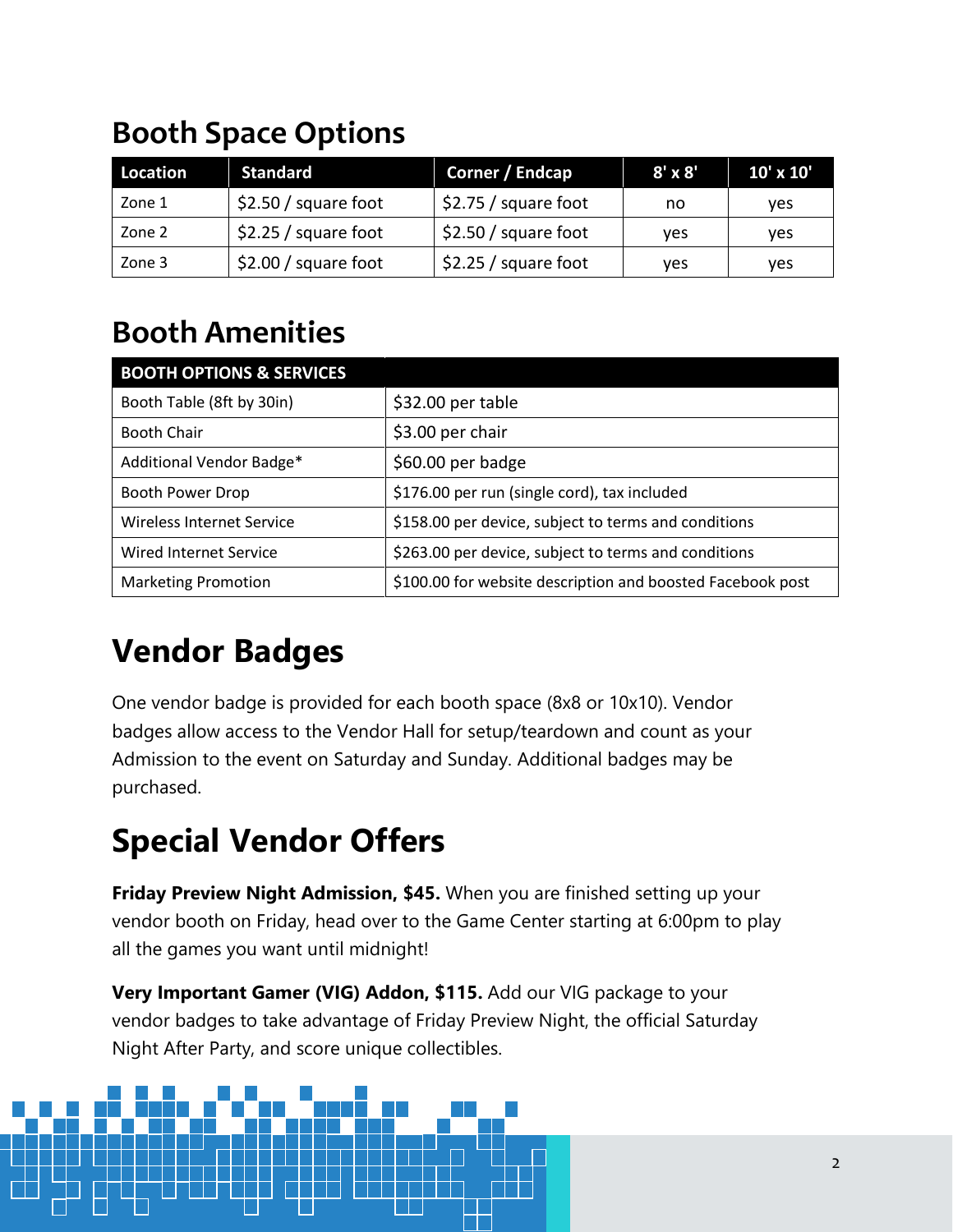## **Sample Booth Layouts (with optional tables)**

Shown below are sample illustrations of booth layouts. You may place tables or displays anywhere inside your booth provided everything fits within your space. Everything must be free standing and may not rest against any walls or other booths.

8ft style booths will have an access way / emergency exit path behind the booth. 10ft style booths do not have any kind of access way.



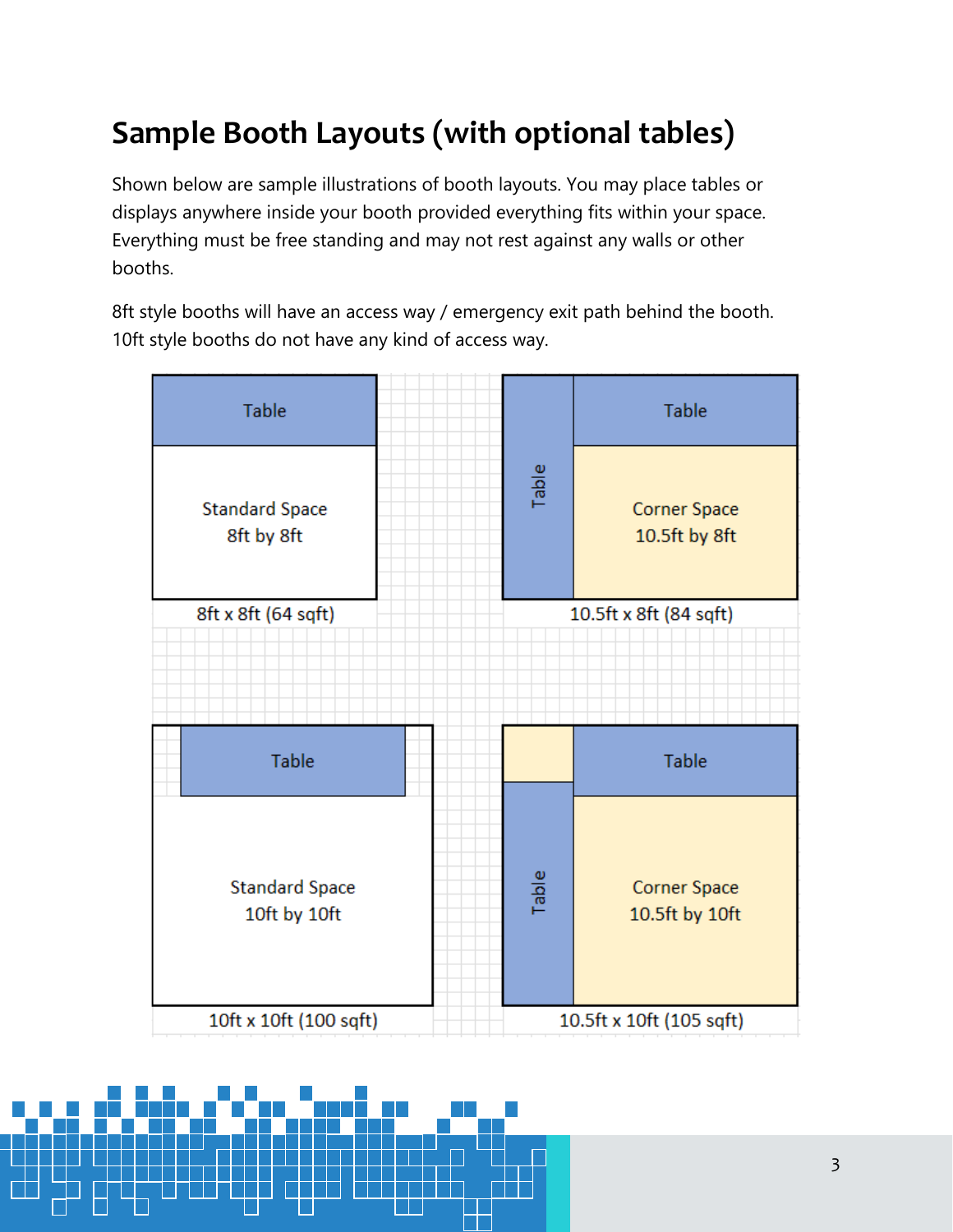### **Vendor Hall Schedule**

#### **FRIDAY, APRIL 29TH**

- Vendor check-in will begin at **12:00pm** and continue until **10:00pm**.
- Vendor Hall will be closed and locked for the evening at **10:30pm**.
- The Vendor Hall is **not** open to the public on Friday

#### **SATURDAY, APRIL 30TH**

- Morning prep will begin at **7:30am**
- Very Important Gamer (V.I.G.) ticket holders will be allowed to enter the hall starting at **9:00am**. Please ensure your booth is ready.
- All other pre-order ticket holders can enter the hall starting at **9:30am**.
- The Hall will open to the public at **10:00am**.
- The evening ends at **8:00pm** when the Hall is closed to the public.
- Vendors will have one hour to finish for the evening and the Hall will be locked at **9:00pm.**
- Re-entry to the Vendor Hall overnight is not permitted.

#### **SUNDAY, MAY 1ST**

- Morning prep will begin at **8:30am**
- The Hall will open to the public at 10:00am.
- The evening ends at **5:00pm** when the Hall is closed to the public.
- Teardown begins at **5:00pm**

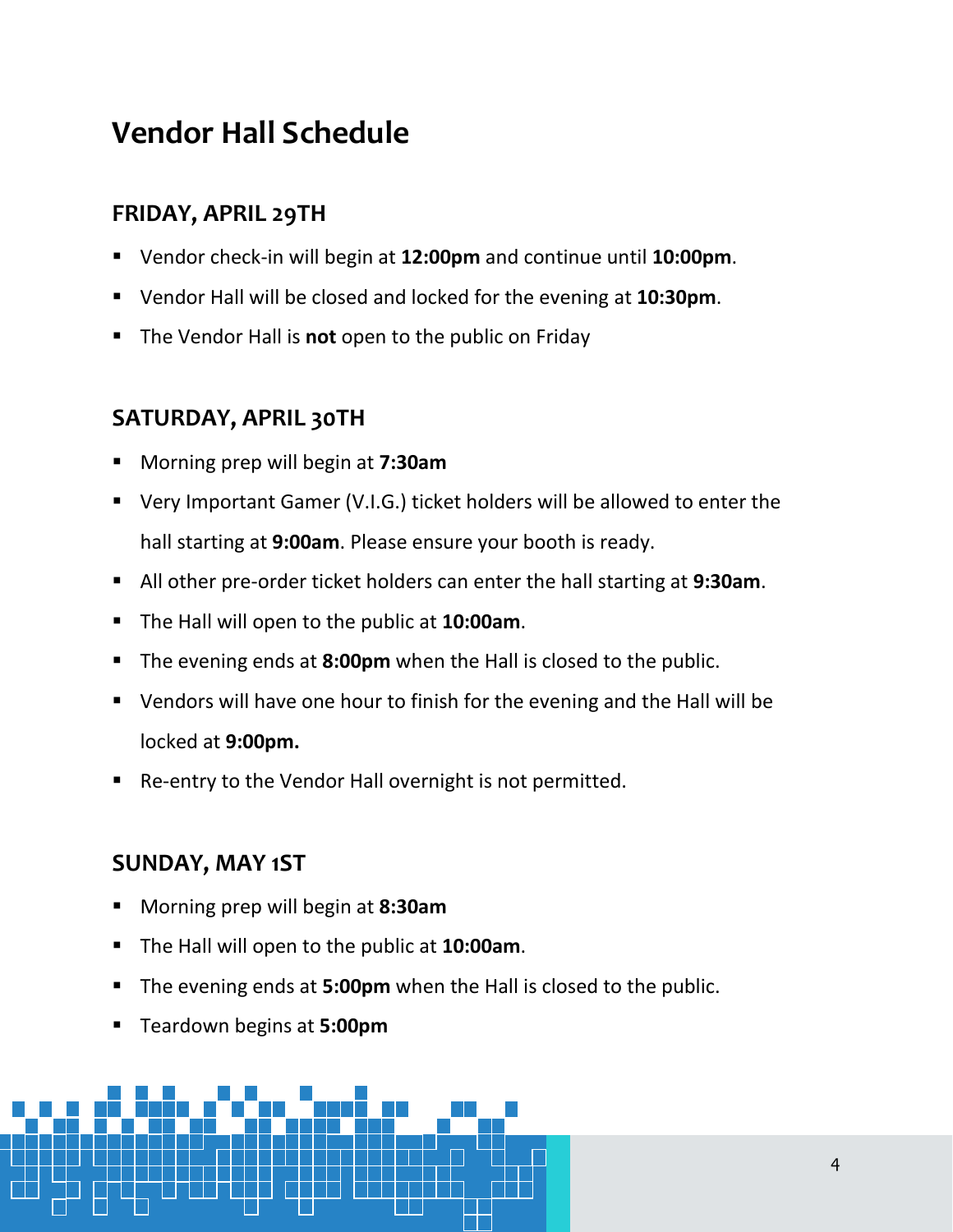### **Vendor Agreement and Terms**

**This is important stuff, please read the terms of our vendor agreement.**

#### **General Provisions**

- 1. The GOAT Store, LLC, referred to in this document as the "operator," is the underwriter and operator of the Midwest Gaming Classic. The term "vendor" is used in this document to refer to any individual, or organization, who wishes to engage in business activity at the Midwest Gaming Classic ("MGC"). The term "event" shall refer to the Midwest Gaming Classic as a whole.
- 2. The operator, event organizers, sponsors, affiliates, volunteers, as well as the Wisconsin Center and its staff, sponsors, and affiliates are not responsible for any damage, or wear and tear, to any vendor's property including, but not limited to products (either for sale or not), demonstration materials (either for sale or not), or transportation equipment.
- 3. Vendors are responsible for the well-being of their property at all times. While the operator will provide security arrangements for the event areas, the operator cannot, and does not, guarantee the well-being of any participant property within those areas. During setup and teardown times, the operator will take steps to ensure only authorized individuals are allowed access to the event areas. During non-operation time periods, the operator will work with the Wisconsin Center to ensure event areas are locked. Vendors may arrange for additional security measures with the operator if needed.

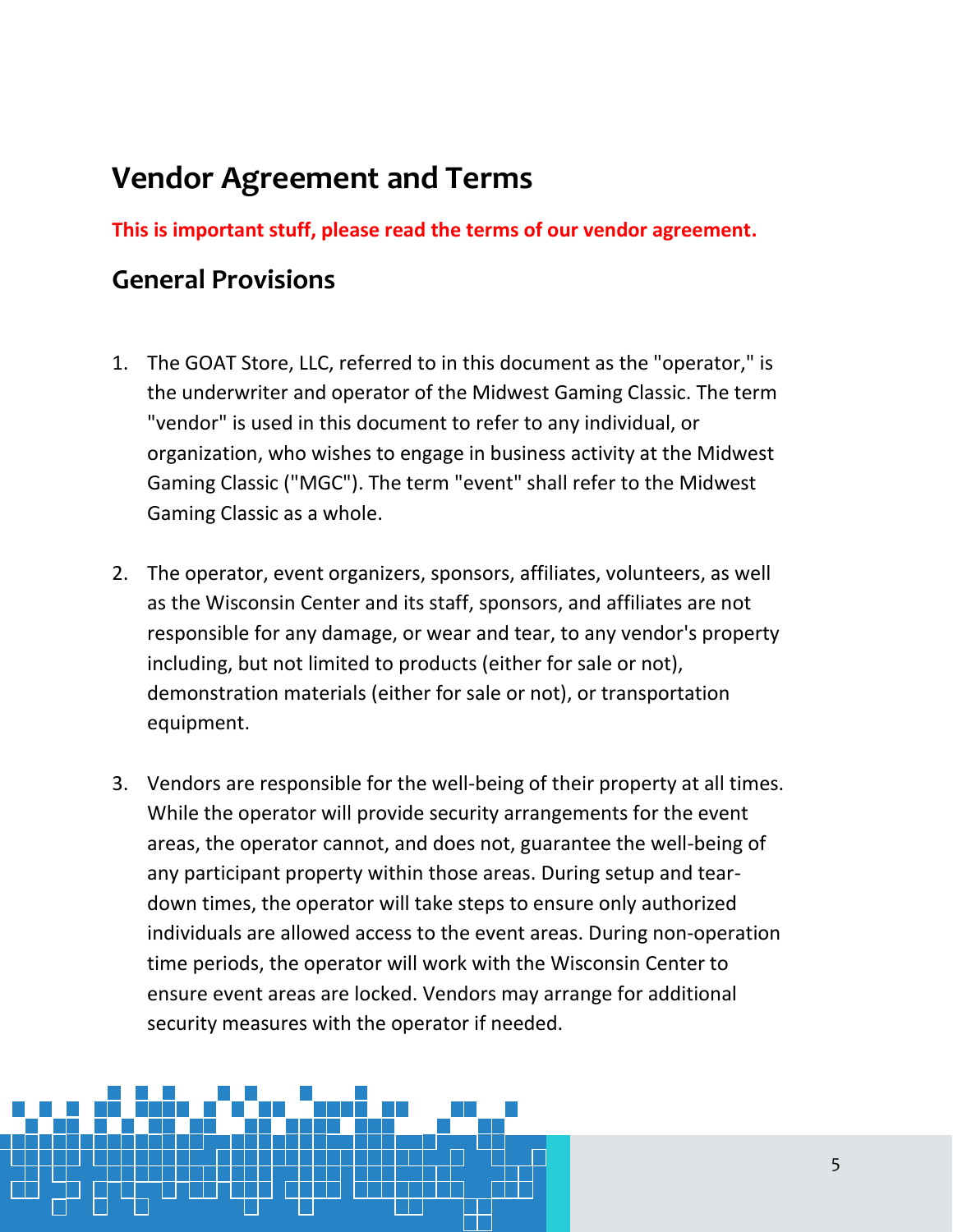- 4. Vendors are liable for the well-being of Wisconsin Center or operatorsupplied materials including, but not limited to tables, linens, chairs, booth space, ceilings, and walls. In the event of damaged materials, the vendor may be required to replace damaged items with equivalents or provide monetary compensation to the provider of the items for repairs or replacement items.
- 5. Vendor placement is determined by the Midwest Gaming Classic planning committee. The committee places vendors in the best location within the requested zone for cohesiveness and functionality of the show. The committee will take location requests into consideration; however, there is no guarantee specific requests will be granted.
- 6. The operator reserves the right, at its sole discretion, to prohibit participation in the event and to deny the display, sale, or use of any materials which may be inappropriate from the event premises, website, or promotional material. Inappropriate material may include, but is not limited to, materials which are illegal, derogatory, of a pornographic or sexual nature, are political in nature or infringe on the intellectual property rights of another individual or company. If there is a question regarding the appropriateness of the content, please contact the operator ahead of time to decide.
- 7. Vendor agrees the operator may share their personally identifiable information with trusted third parties related to the operation of the event and servicing the vendor.
- 8. The operator reserves the right to prohibit a vendor from involvement at the event at any time for any reason. If not due to a violation of the terms of this agreement, the cancellation provisions will not apply and all payments excluding application fee shall be refunded.

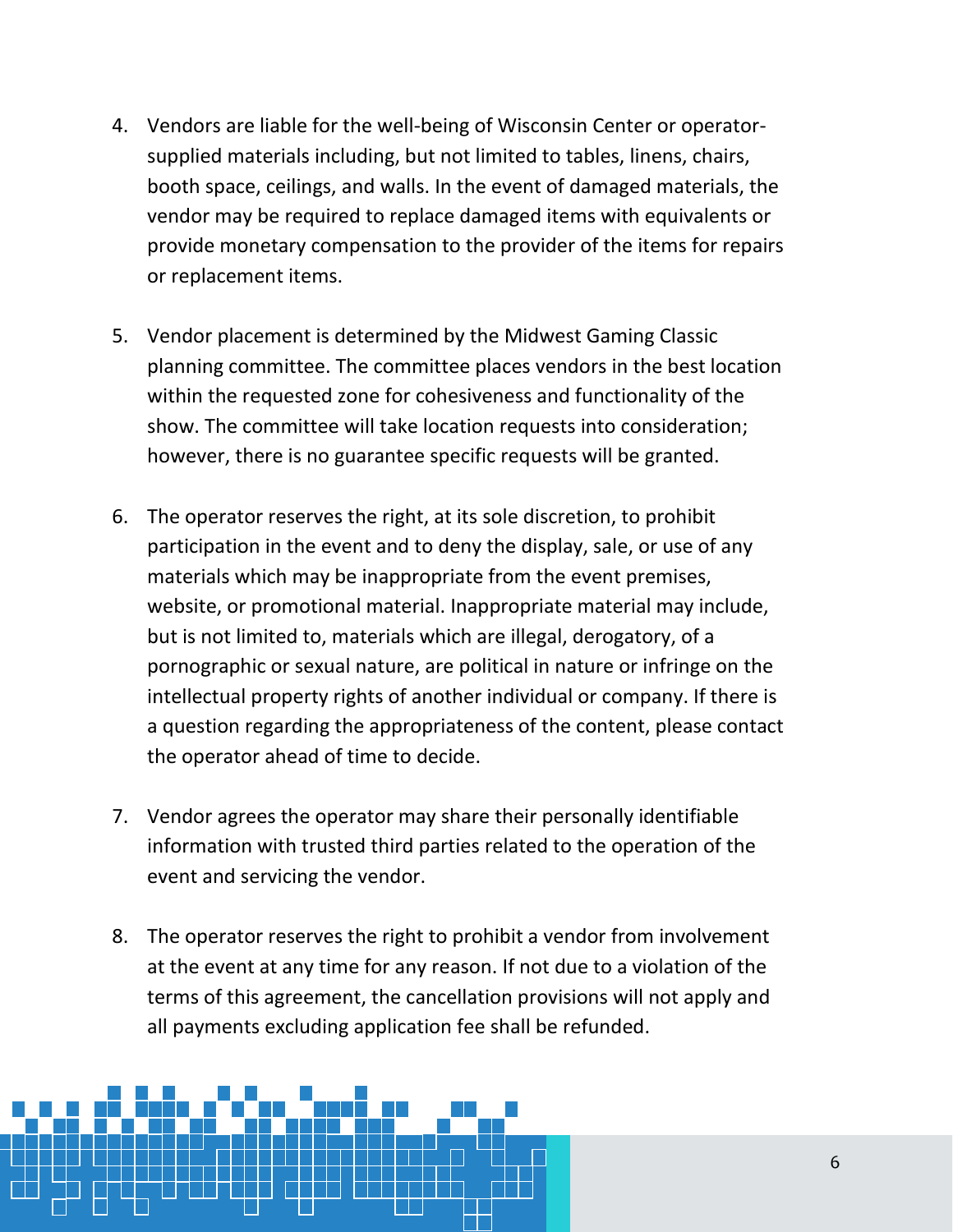- 9. Violations of the terms of this agreement may be cause for removal or eviction from participating in the event and the forfeiture of all payments.
- 10. Vendors wishing to sell food, beverages, or consumables during the event must receive special permission to do so; restrictions and additional fees may apply.
- 11. Vendor applications must be accompanied by a non-refundable \$50.00 fee to be accepted. If we are not able to make an offer for space, this fee will be returned.

### **Vendor Provisions**

- 1. Vendors are required to pay for the use of space at the event. Additional items and services may be purchased separately.
- 2. Vendors may provide their own tables; tables not provided by the event must be covered with plastic, linen, or other fabric, and be in good working order.
- 3. All physical items pertaining to the vendor must fit within their purchased or allotted space; if any items are found to be outside of the allotted space, the vendor may be asked to move them and/or be charged for additional space. These items must be free-standing and not require additional support.
- 4. Vendors are prohibited from moving their booth to a different location without prior authorization from the operator.

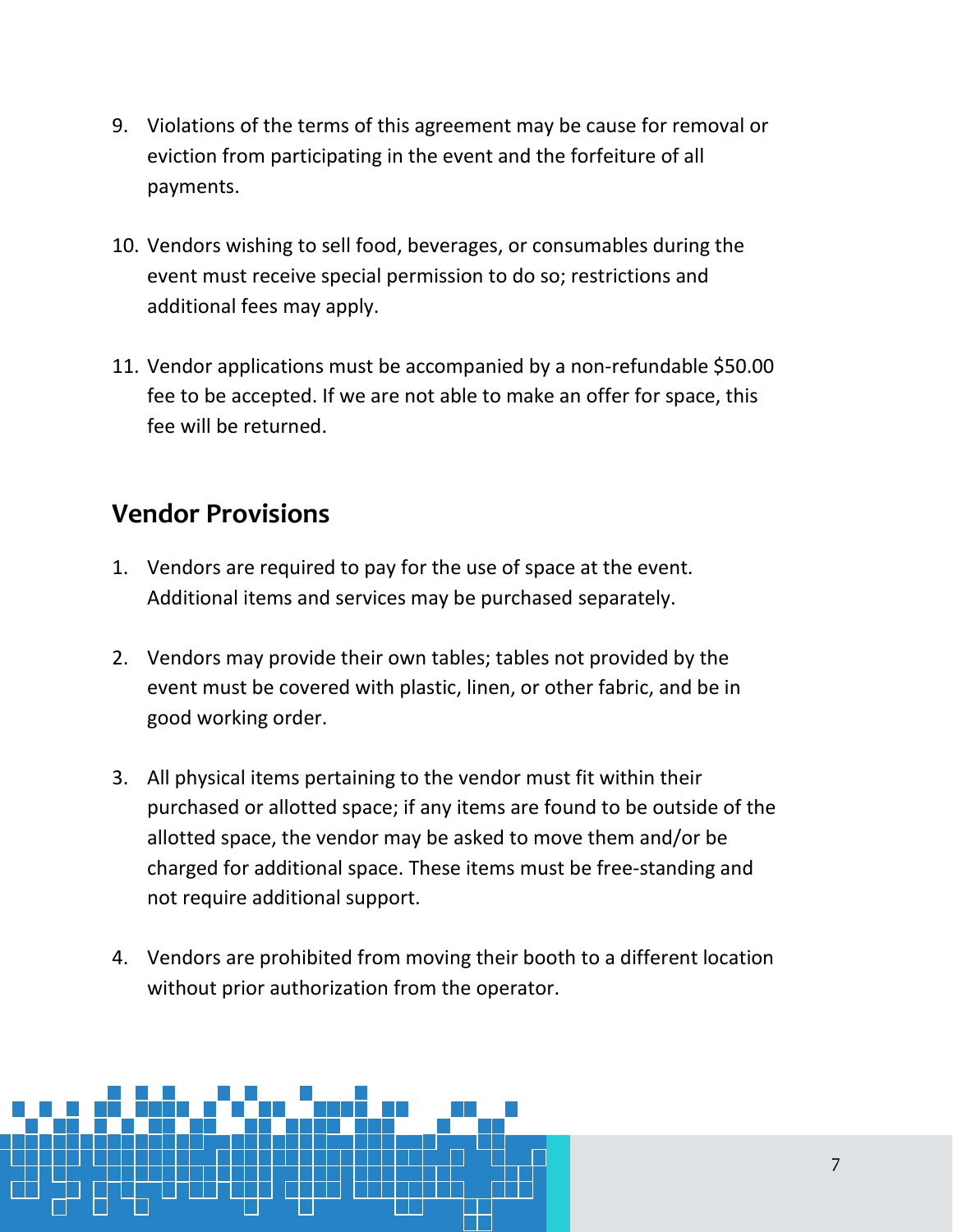- 5. Assigned booth space may only contain one vendor unless otherwise authorized; vendors seeking to include additional individuals, businesses, or organizations must seek authorization for each occurrence. Each additional booth occupant must submit a vendor application and be accepted.
- 6. Vendors and their employees, volunteers, or other individuals associated with the vendor must pay admission each day of the event in order to access ticketed areas of the event as well as the vendor area during setup, tear down, and preparation times. Vendors shall receive one free vendor badge for each booth plot, or equivalent purchased.
- 7. Vendor space will be offered on a first-come, first-serve basis using the desired and contingency configurations designated by the vendor. Once an offer has been sent, the vendor must accept and submit payment in full by the deadline set in the offer to reserve the space. If the offer deadline is missed, the vendor shall forfeit all space, options, and payments; should this occur, the same space may be offered to another vendor.
- 8. For the purpose of advertising and promotion services, the vendor shall furnish to the operator the following items upon request: doingbusiness-as (d/b/a) name or legal business name.
- 9. The vendor grants the operator the right to use the supplied items for the purposes of promotion and advertisement of the vendor. The vendor grants the operator the right to make corrections, adjustments, or modifications to the above-named items in the best interest of the event pending vendor approval of such changes.

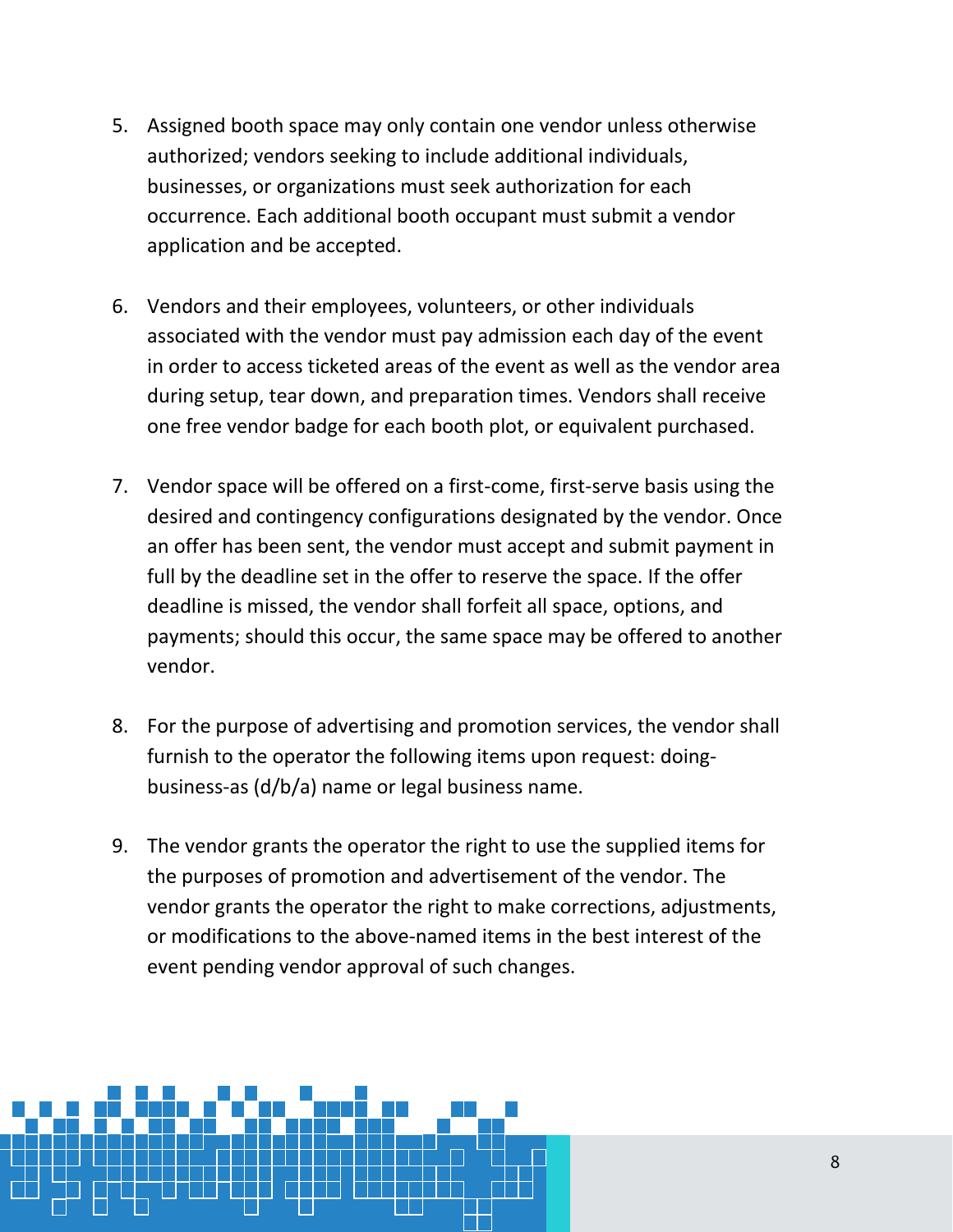- 10. Retail vendors are to accept "show cash" vouchers from attendees as payment for goods or services. Each voucher may be used for payment up to \$5.00; change should not be given. Samples of valid "show cash" vouchers will be available at vendor check-in. Valid "show cash" vouchers may be redeemed for actual cash from the official event merchandise booth at the close of the event.
- 11. Vendor space assigned and not occupied by the vendor during the event shall be forfeited along with all related services, options, and payments.
- 12. Any assigned vendor space which is not open for business, or does not have an anyone operating the booth, during the public hours of the Midwest Gaming Classic, shall forfeit all rights to said space.
- 13. Vendors are prohibited from selling or transferring their assigned booth.
- 14. Vendors are prohibited from running any kind of raffle, giveaway, or similar function where a fee or purchase is required. Any vendor wishing to run a giveaway must inform the operator in advance as additional steps must be taken to comply with applicable local and/or state laws.

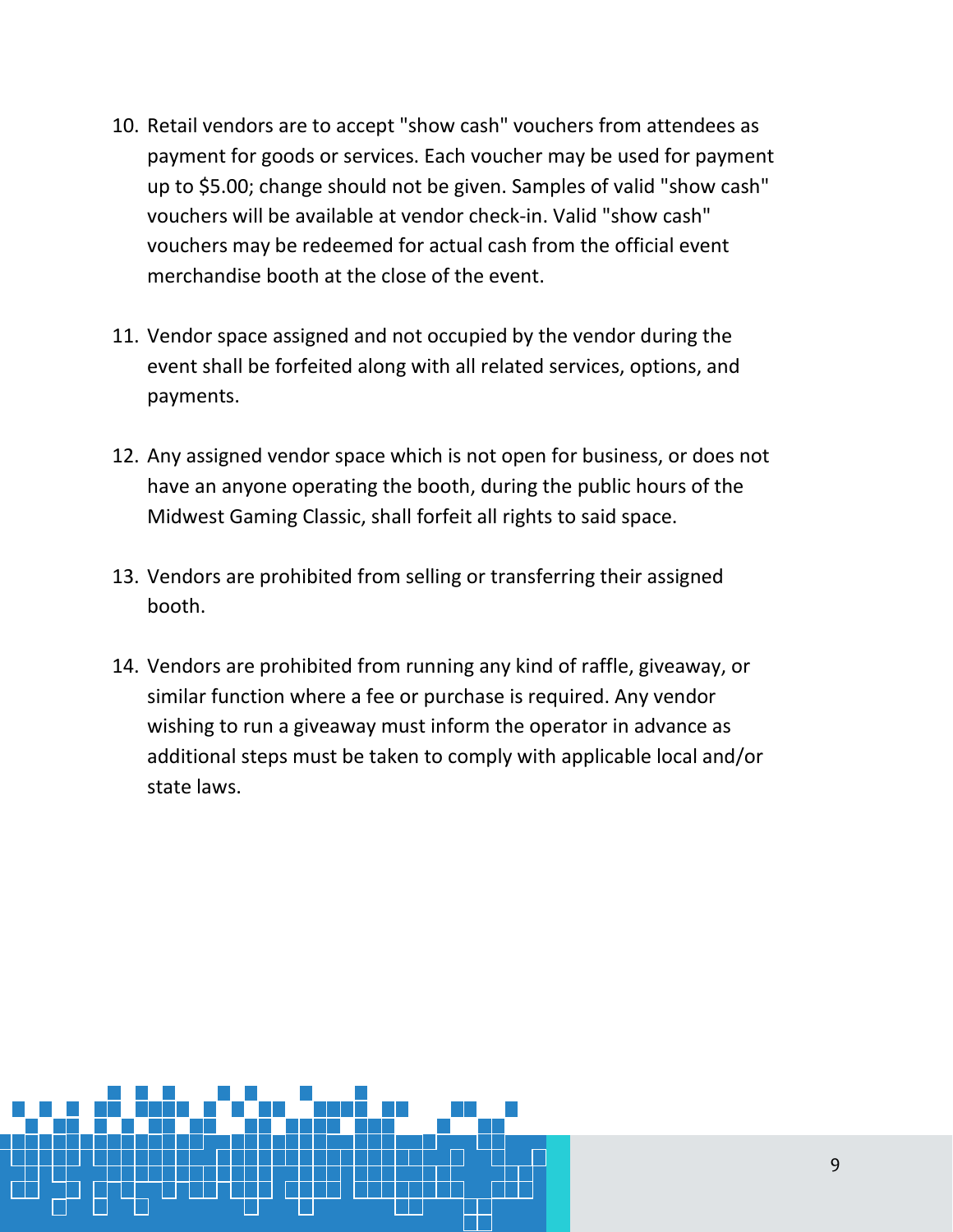15. Vendors may cancel their participation in the 2022 Midwest Gaming Classic at any time. Upon notice of cancellation, advertisement and promotion services for the vendor shall cease and the operator may remove all content pertaining to the vendor from the event web site and/or announce the cancellation. All cancellations are subject to the refund schedule listed below.

| <b>Notification Period</b>       | <b>Refund Amount</b>                        |  |
|----------------------------------|---------------------------------------------|--|
| More than 60 days prior to event | 50 percent refund excluding application fee |  |
| 31 - 60 days prior to event      | 25 percent refund excluding application fee |  |
| 30 days or less prior to event   | No refund                                   |  |

### **Intellectual Property Provisions**

The Midwest Gaming Classic believes in creating a safe and legitimate marketplace for vendors and attendees. In order to accomplish this, the following provisions apply to all vendors at the event:

- 1. Goods traded or sold at the event shall be the original work authorized for sale by creator, publisher, and/or distributor who has legal claim to the work.
- 2. At no time shall goods be sold which are an unauthorized modification, release, translation, and/or hack of an original work.
- 3. Vendors shall not provide or disseminate information or perform services using methods or techniques which would result in infringement of the intellectual property rights of others.

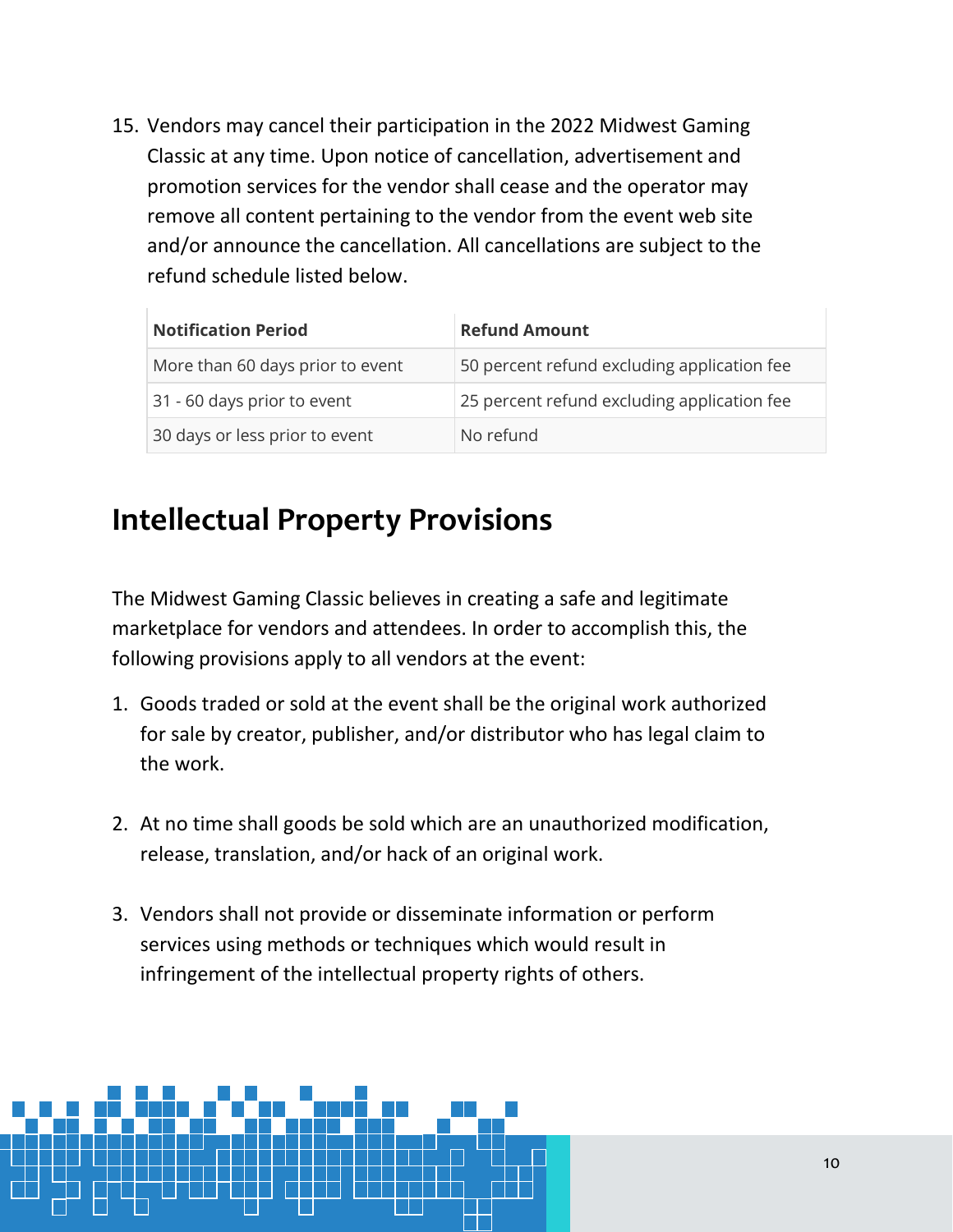- 4. Vendors who have been authorized to modify original works may be asked to provide evidence of this authorization.
- 5. If there is a question regarding the status of goods or services, please contact the operator ahead of time to make a determination.
- 6. Vendors who violate these provisions may be asked to cease and desist immediately, ejected from the event, and/or forfeit all payments.

The following are examples of goods and services which are prohibited under these provisions; this also includes goods which are the result of prohibited services. This list is not exhaustive and does not contain all possible examples.

- Unauthorized reproduction games
- Unauthorized use of registered marks
- Illegal circumvention or removal of copy protection measures and/or digital rights management measures
- ROM hacking (e.g., alter images, sprites, text, audio, video, or other modifications/enhancements)
- Undubbing / language translations
- Fan translations